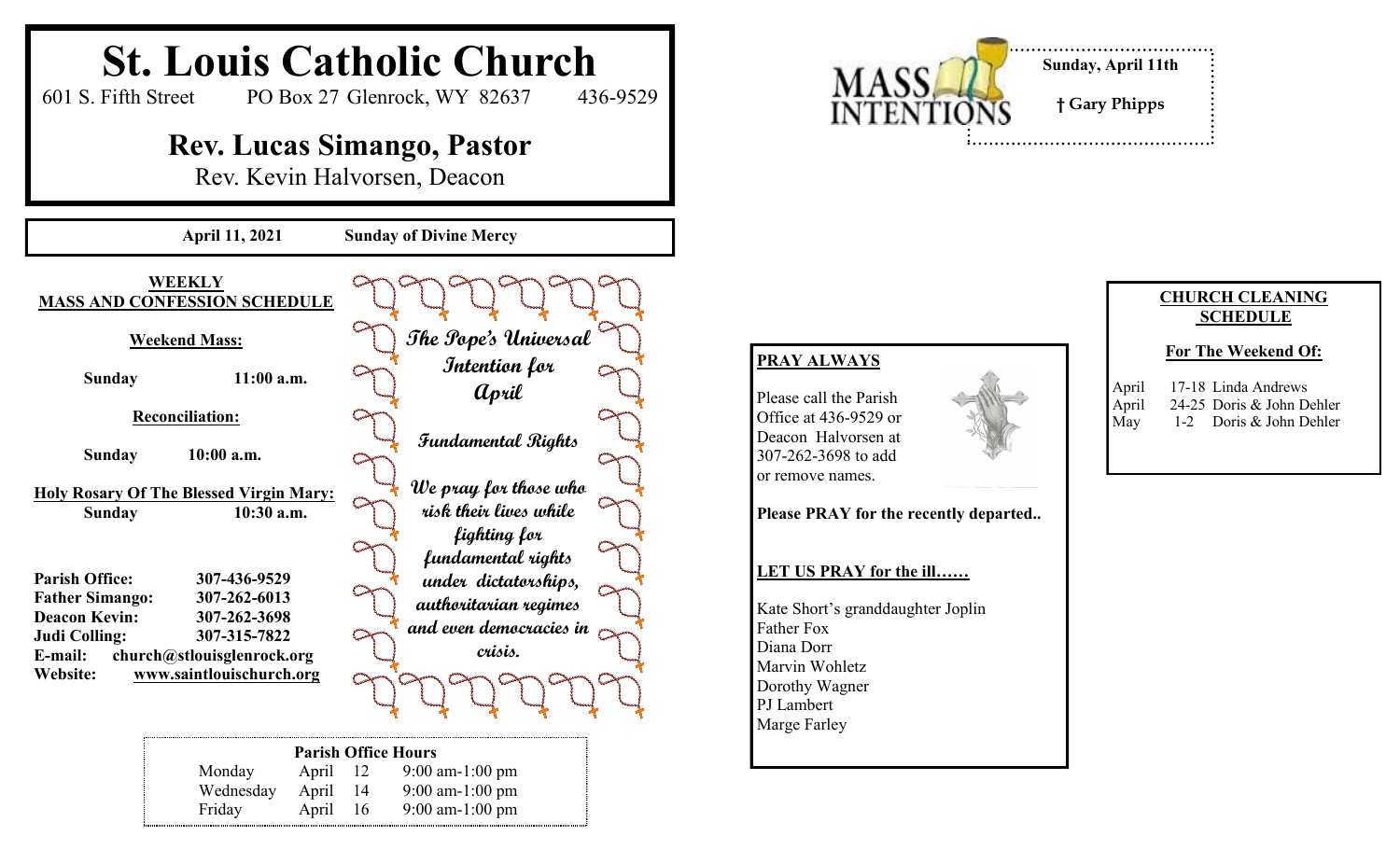## *Living and Giving in Christ Unity through Diocesan Ministries*

The diocese of Cheyenne 2021 Annual appeal, Living and Giving in Christ: Unity through Diocesan Ministries, is just three weeks away. Thank you to all who contributed to the 2020 annual appeal! Please, prayerfully consider how you may once again share your treasure to help support evangelization, out reach, faith formation foe all ages, seminarian and diaconate formation, clergy support, human resources, and financial guidance for every parish across the diocese.

Position Vacancies at Holy Name Catholic School and Church

Holy Name Catholic School is seeking a full -time office manager. The ideal candidate shall possess strong administrative, managerial, and bookkeeping skills.

Holy name Catholic Church is seeking a full -time custodian/maintenance apprentice. Experience in building, construction, HVAC systems and equipment operation is essential. Both positions are full -time with benefits, salary is dependent on experience. Please mail resume and two letters of reference to: **Business Manager, Holy Name Parish Office, 9 S. Connor Street, Sheridan, WY 82801**

**Bishop Steven Biegler has extended to all the faithful in the Diocese of Cheyenne the dispensation from the obligation to celebrate the Eucharist on Sunday and Holy Days of Obligation through Wednesday, June 30, 2021. To read the full decree, go to: http://dioceseofcheyenne.org/the -living -church -in - a -time -of-crisis -covid -19.**

We will be having a Divine Mercy Holy Hour on Sunday, April 11th (Divine Mercy Sunday) from 3 -4 p.m.

Deacon Kevin will expose the Blessed Sacrament at 3 p.m. There will be group prayer as well as time for silent prayer. Benediction will take place at 4 p.m. Please plan to join us.

## *The Word Among Us*

## **"Jesus' Resurrection Is Our Hope"**

Please take a complimentary copy of the Easter "Word Among Us". This booklet contains complete Catholic Masses and daily meditations for the Easter season 2021, April 4th through April 30th. These daily devotional books are located at the back of the church and Parish Hall. Please read and enjoy with your family.